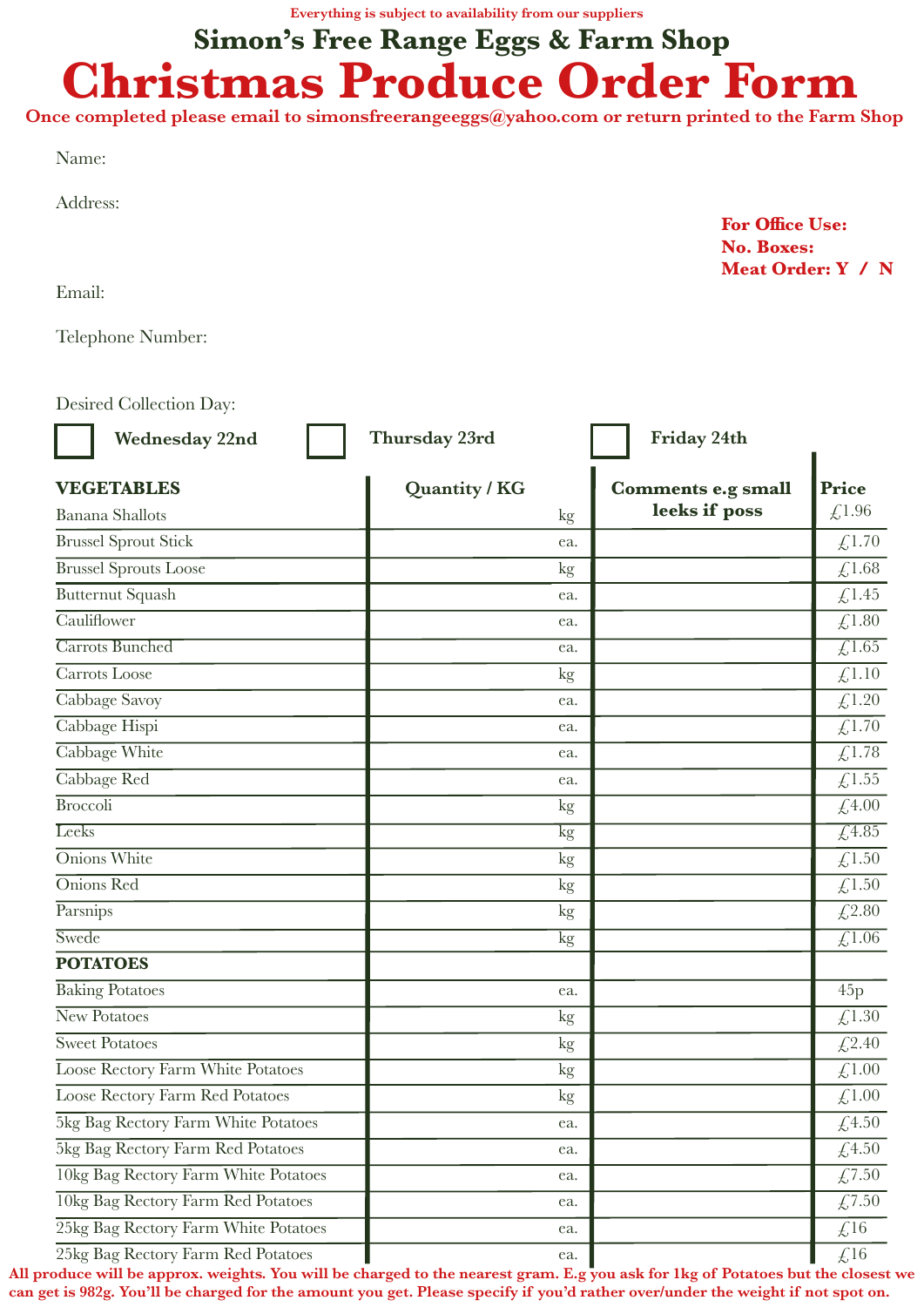| <b>FRUIT</b>                  | Quantity / KG | Comments e.g 5 bananas | Price                                 |
|-------------------------------|---------------|------------------------|---------------------------------------|
| Clementine's                  | ea.           |                        | 30p                                   |
| Satsumas                      | ea.           |                        | 40p                                   |
| $L$ <sub>emon</sub>           | ea.           |                        | 30p                                   |
| Lime                          | ea.           |                        | 30p                                   |
| Navel Oranges                 | ea.           |                        | 65p                                   |
| <b>Pink Grapefruit</b>        | ea.           |                        | 60p                                   |
| Ringden Farm Cooking Apples   | $\mathrm{kg}$ |                        | £3.55                                 |
| Ringden Farm Eating Apples    | kg            |                        | £2.30                                 |
| Avocado                       | ea.           |                        | £1.60                                 |
| Bananas                       | $\mathrm{kg}$ |                        | $\overline{\text{£}1.85}$             |
| <b>Grapes Red Seedless</b>    | $\mathrm{kg}$ |                        | $\overline{\text{\textsterling}6.22}$ |
| Grapes Green Seedless         | $\mathrm{kg}$ |                        | $\overline{\text{\textsterling}6.22}$ |
| Pears                         | kg            |                        | $\overline{\mathcal{L}2.00}$          |
| Pineapples                    | ea.           |                        | $\overline{\mathcal{L}}$ 1.50         |
| Pomegranates                  | ea.           |                        | £1.20                                 |
| Dates (Pack)                  | ea.           |                        | $\sqrt{5.04}$                         |
| Fresh Figs                    | ea.           |                        | 65p                                   |
| Strawberries                  | ea.           |                        | £3.90                                 |
| Raspberries                   | ea.           |                        | $\overline{\cancel{t}^{3.50}}$        |
| Fresh Cranberries (200g)      | ea.           |                        | £3.00                                 |
| <b>SALAD</b>                  |               |                        |                                       |
| White Cup Mushrooms           | kg            |                        | $\overline{\mathcal{L}4.10}$          |
| <b>Chestnut Cup Mushrooms</b> | kg            |                        | £4.10                                 |
| <b>Tomatoes</b>               | $\mathrm{kg}$ |                        | $\overline{\mathcal{L}^{4.00}}$       |
| <b>Cherry Tomatoes</b>        | $\mathrm{kg}$ |                        | $\sqrt{\sqrt{6.75}}$                  |
| <b>Iceberg Lettuce</b>        | ea.           |                        | £1.21                                 |
| <b>Mixed Leaf Lettuce</b>     | ea.           |                        | $\sqrt{1.55}$                         |
| Cucumber                      | ea.           |                        | $\sqrt{1.47}$                         |
| Celery                        | ea.           |                        | $\overline{\mathcal{L}^{1.12}}$       |
| Spring Onions                 | ea.           |                        | 85p                                   |
| Pepper Red                    | kg            |                        | $\overline{\mathcal{L}^{4.50}}$       |
| Pepper Yellow                 | kg            |                        | $£4.50$                               |
| Pepper Green                  | kg            |                        | £4.50                                 |
| <b>EGGS</b>                   |               |                        |                                       |
| 1/2 Doz Medium                | ea.           |                        | £1.30                                 |
| 1/2 Doz Large                 | ea.           |                        | £1.50                                 |
| 1/2 Doz X-Large               | ea.           |                        | $\overline{\mathcal{L}2.00}$          |
| Dozen Medium                  | ea.           |                        | $\overline{\mathcal{L}^{2.60}}$       |
| Dozen Large                   | ea.           |                        | £3.00                                 |
| Dozen X-Large                 | ea.           |                        | $\sqrt{4.00}$                         |
| Tray Medium (30 eggs)         | ea.           |                        | ${\not\le}6.00$                       |
| Tray Large (30 eggs)          | ea.           |                        | $\overline{\mathcal{L}7.00}$          |
| Tray X-Large (20 eggs)        | ea.           |                        | $\sqrt[6]{6.00}$                      |
| <b>NUTS</b>                   |               |                        |                                       |
| Chestnuts                     | kg            |                        | £8.60                                 |
| Walnuts                       | $\mathrm{kg}$ |                        | $\overline{\text{\textsterling}6.30}$ |

 **All produce will be approx. weights. You will be charged to the nearest gram. E.g you ask for 1kg of Potatoes but the closest we can get is 982g. You'll be charged for the amount you get. Please specify if you'd rather over/under the weight if not spot on.**

| <b>CHEESE</b>                                 | Quantity / KG / G | Comments e.g under/ | Price                                           |
|-----------------------------------------------|-------------------|---------------------|-------------------------------------------------|
| Please specify weight if not specified        |                   | over weight         |                                                 |
| <b>TRADITIONAL CHEESE CO.</b>                 |                   |                     |                                                 |
| Scrumpy Sussex (230g approx)                  | ea.               |                     | $\sqrt{\frac{28.42 \text{kg}}{2}}$              |
| Goodweald Smoked (230g approx)                | ea.               |                     | $\overline{\text{\textsterling}28.42\text{kg}}$ |
| Lord of The Hundreds (230g approx)            | ea.               |                     | $\sqrt{29.08}$ kg                               |
| <b>ALSOP &amp; WALKER</b>                     |                   |                     |                                                 |
| Sussex Brie (130+g approx)                    | ea.               |                     | £25.12 $kg$                                     |
| Sussex Camembert (130+g approx)               | ea.               |                     | $\sqrt{\frac{25.12}{9}}$                        |
| Sussex Blue (200g approx)                     | ea.               |                     | $\sqrt{27.75}$ kg                               |
| Mayfield (200g approx)                        | ea.               |                     | $\sqrt{\frac{28}{\text{kg}}}$                   |
| <b>SNOWDONIA 150G</b>                         |                   |                     |                                                 |
| <b>Bouncing Berry</b>                         | ea.               |                     | $\overline{\cancel{t}}$ 4.65                    |
| <b>Red Storm</b>                              | ea.               |                     | $\overline{\text{\textsterling}4.65}$           |
| <b>Black Bomber</b>                           | ea.               |                     | $\overline{\mathcal{L}4.65}$                    |
| <b>Green Thunder</b>                          | ea.               |                     | $\overline{\mathcal{L}^{4.65}}$                 |
| Beechwood                                     | ea.               |                     | $\sqrt{4.65}$                                   |
| Rock Star                                     | ea.               |                     | £4.65                                           |
| Red Devil                                     | ea.               |                     | $\sqrt{\sqrt{4.65}}$                            |
| Pickle Power                                  | ea.               |                     | $\sqrt{\sqrt{4.65}}$                            |
| <b>SUSSEX CHARMER</b>                         |                   |                     |                                                 |
| $500g$ Block                                  | ea.               |                     | $\overline{\text{\textsterling}}7.50$           |
| $\overline{200g}$ Block                       | ea.               |                     | $\overline{\cancel{t}^{3.50}}$                  |
| Twineham Grange (150g)                        | ea.               |                     | $\overline{\cancel{t}^{3.50}}$                  |
| <b>CHARCOAL CHEESE</b>                        |                   |                     |                                                 |
| $\overline{\text{Smoked } (200g)}$            | ea.               |                     | $\overline{\text{\textsterling}}5.98$           |
| $\overline{\text{Original } (200g)}$          | ea.               |                     | $\sqrt{5.98}$                                   |
| <b>OTHER CHEESE</b>                           |                   |                     |                                                 |
| Golden Cross (225G approx)                    | ea.               |                     | $\overline{\text{\textsterling}6.65}$           |
| Sister Sarah (125G approx)                    | ea.               |                     | £4.60                                           |
| Brighton Blue (150G approx)                   | ea.               |                     | £7.35                                           |
| Isle of Wight Blue (200g approx)              | ea.               |                     | $\overline{\mathcal{L}7.35}$                    |
| Kingcot Wedge (160G approx)                   | ea.               |                     | £34.95kg                                        |
| <b>ALDHURST FARM</b>                          |                   |                     |                                                 |
| Skimmed (1pint)                               | ea.               |                     | £1.10                                           |
| Semi Skimmed (1pint)                          | ea.               |                     | £1.10                                           |
| Whole (1pint)                                 | ea.               |                     | £1.10                                           |
| Cream - Thick (250ml)                         | ea.               |                     | $\overline{\mathcal{L}2.00}$                    |
| <b>CHILLED</b>                                |                   |                     |                                                 |
| Double Cream $(250ml)$                        | ea.               |                     | £2.75                                           |
| Holy Moly - GF Guacamole Original (150g)      | ea.               |                     | £3.00                                           |
| Chic P Hummus Original (170g)                 |                   |                     | £2.60                                           |
| Chic P Hummus Beetroot & Horseradish (170g)   | ea.               |                     | £2.60                                           |
| Delphi - Pitted Black and Green Olives (160g) | ea.               |                     |                                                 |
| Delphi - Green Pitted Olives (160g)           | ea.               |                     | £2.30<br>£2.30                                  |
| Diforti - GF Black Olive Tapenade (160g)      | ea.               |                     | £2.95                                           |
|                                               | ea.               |                     |                                                 |

**All produce will be approx. weights. You will be charged to the nearest gram. E.g you ask for 1kg of Potatoes but the closest we can get is 982g. You'll be charged for the amount you get. Please specify if you'd rather over/under the weight if not spot on.**